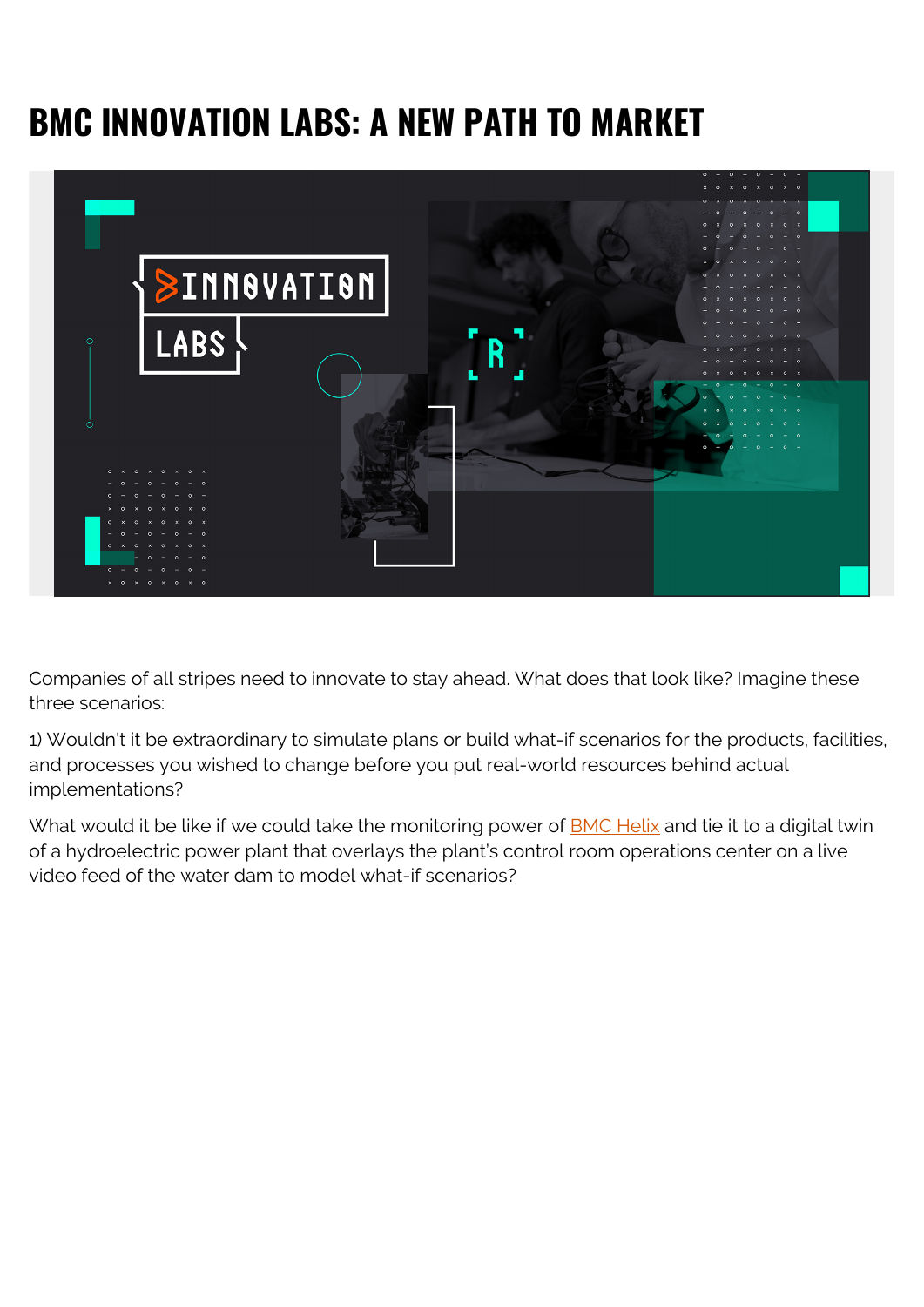

2) A company

needs to understand inventory levels to plan and project shipments. What if we could use machine learning to project the inventory? The use case could be that IoT sensors monitor the current inventory and this data is used to project future inventory needs.



experiencing technical difficulties in a conference room, wouldn't it be nice to simply click a button that creates a ticket in your service management system to report the issue?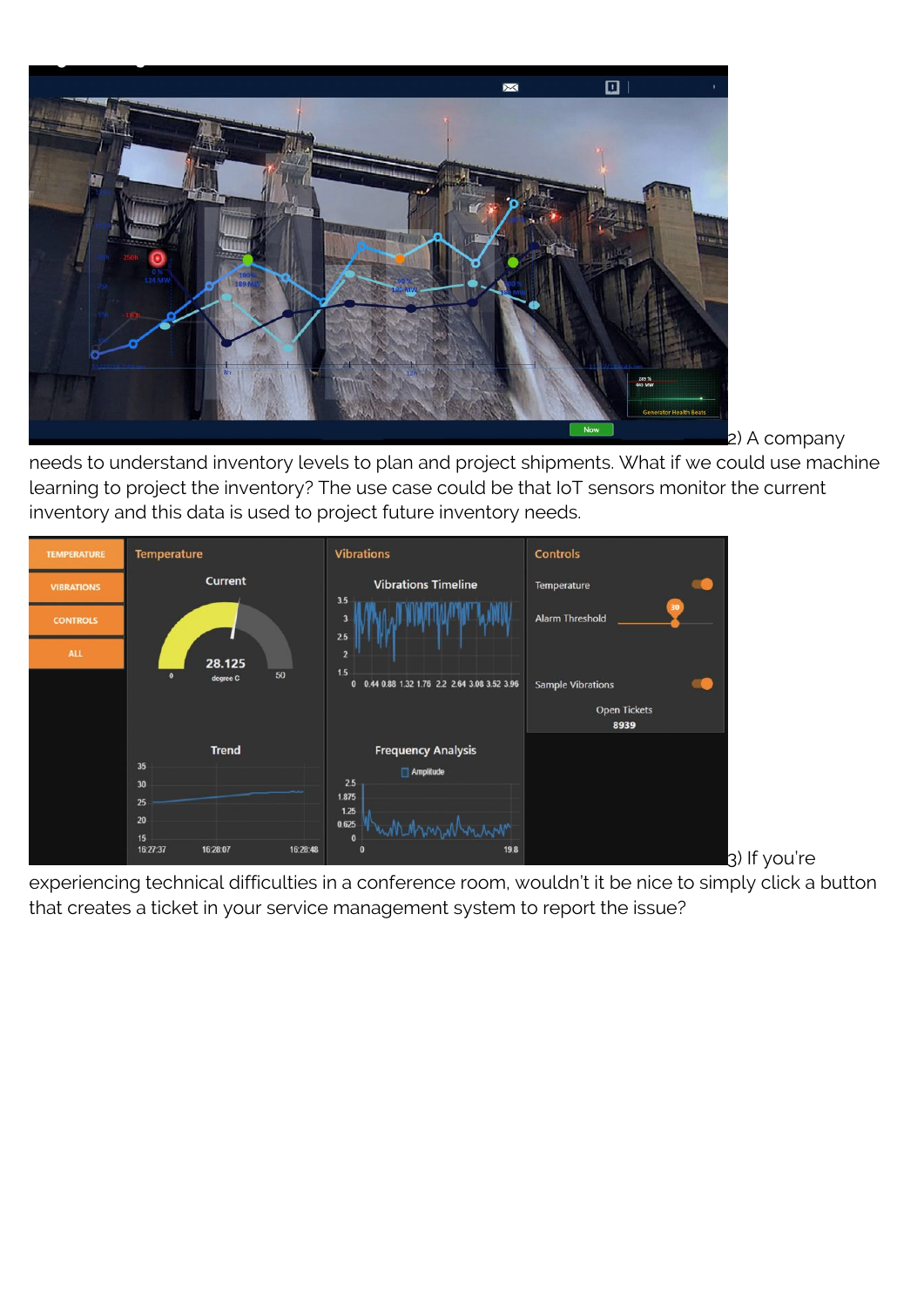|                                | <b>IoT Button Pressed 1.0</b><br>Free   QTY: 1<br>Request ID: 8939   Order ID: 8135<br>Status: In Progress |                | Jan 21, 2020    |
|--------------------------------|------------------------------------------------------------------------------------------------------------|----------------|-----------------|
| Requested For:<br>Description: | Sam Lakundi<br>Handle IoT Button pressed                                                                   |                |                 |
| Request Details                |                                                                                                            |                | y               |
|                                | Status: In Progress, Submitted: January 21, 2020 - 4:25 PM                                                 |                |                 |
| Add Comments and Attachments   |                                                                                                            |                | y               |
|                                |                                                                                                            | Request Again. | Carloel Request |

What do all of these scenarios have in

common? You likely don't associate them with traditional ways of working in your new digital enterprise. But these are just some of the kinds of innovations we're thinking about here at BMC.

One of my passions is looking at new technologies and innovations that can help our customers – and their customers – succeed. And even more broadly, looking at how technology can improve and change lives for the better. That's why I am excited to introduce [BMC Innovation Labs](https://blogs.bmc.com/corporate/bmc-innovation-labs.html), a place to explore all ideas – from those that may fall outside the traditional enterprise IT box to the radical changes that support the future of work – and work on tomorrow's innovations today.

BMC has a strong history of delivering products to market that help companies run their businesses more efficiently. We've always focused on innovating to service our customers better and we know that there is even more innovation possible that we haven't yet addressed. BMC Innovation Labs will help to reimagine and reinvent how we think about technology – using cross-domain solutions that would bridge the functional silos of IT and beyond, unlocking hidden potential within our customers' organizations and lives every day.

BMC Innovation Labs is a place to create, nurture, and test ideas to find out if a promising concept could turn into a product or feature. It's a safe place to fail fast and keep iterating. Initial ideas include fast prototyping of algorithms to address use cases such as **AlOps** and incubating machine learning (ML) frameworks implemented within **BMC AMI**, BMC Helix, and other products as we explore even more of what's possible.

BMC Innovation Labs will also provide a venue for customers and partners to bring ideas that go beyond traditional enterprise IT thinking.

While we're in the early days of this effort, some fantastic ideas are already percolating:

**Enterprise Digital Assistant:** An enterprise-grade digital assistant that simplifies everyday activities such as scheduling a meeting, retrieving information from disparate sources, searching for documents, or getting in touch with colleagues using natural language processing (NLP) – an Alexa or Siri at work that provides automation, operations, or IT self-service via simple channels, giving your users complete visibility, control, and responsiveness in a personalized environment.